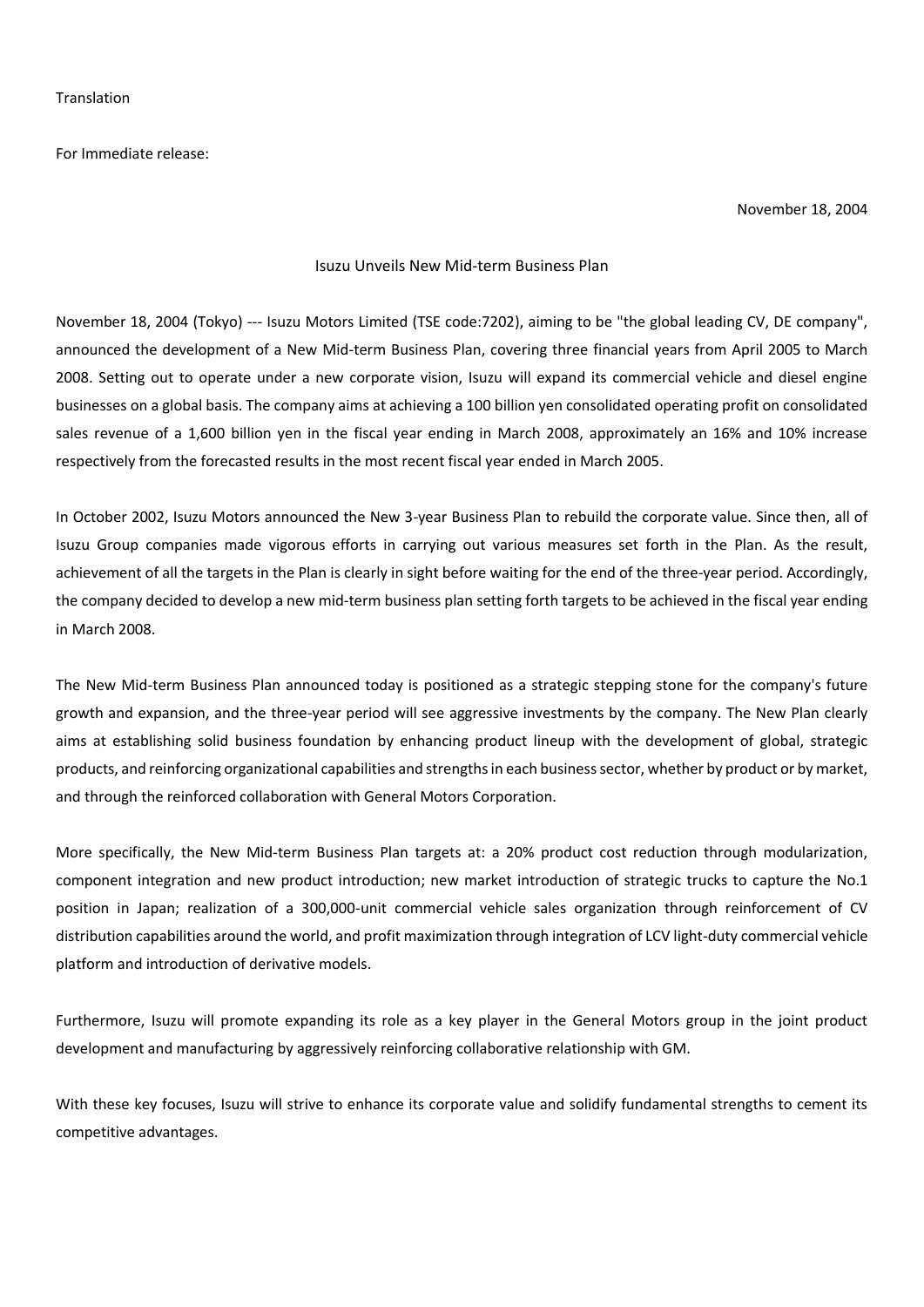| Fiscal Year to March 2008 JPY in billion |         |
|------------------------------------------|---------|
| Consolidated revenue:                    | 1,600   |
| Consolidated operating profit:           | 100     |
| Operating profit margin:                 | Over 6% |

## II.Corporate Vision:

"The World Leading CV, DE Company"

III.Outline of New Mid-term Business Plan

Development and introduction of Strategic Products forGlobal Markets Reinforcement of Business Activities by Market / Product - Develop strategic products - Reinforce cost structure - Reinforce collaboration with GM - Reinforce CV business in Japan - Realign and reinforce CV sales organization in overseas markets - Maximize LCV operating income - Expand and sustain growth of DE business

III-1.Development and introduction of strategic products for global markets

- 1. Develop strategic products:
	- Introduce "Asian Truck" in the heavy-duty segment, targeting at China and ASEAN markets
	- Introduce new integrated products, "N-series and F-series trucks", in the medium/light-duty segments, meeting global market requirements
	- Integrate pickup truck platform and realize volume benefit through global deployment
	- Promote transformation of DE line-up into "Super-clean diesel", on a step-by-step basis
- 2. Reinforcement of cost structure:
	- Reduce product cost by 20% by seizing the opportunity of new product introduction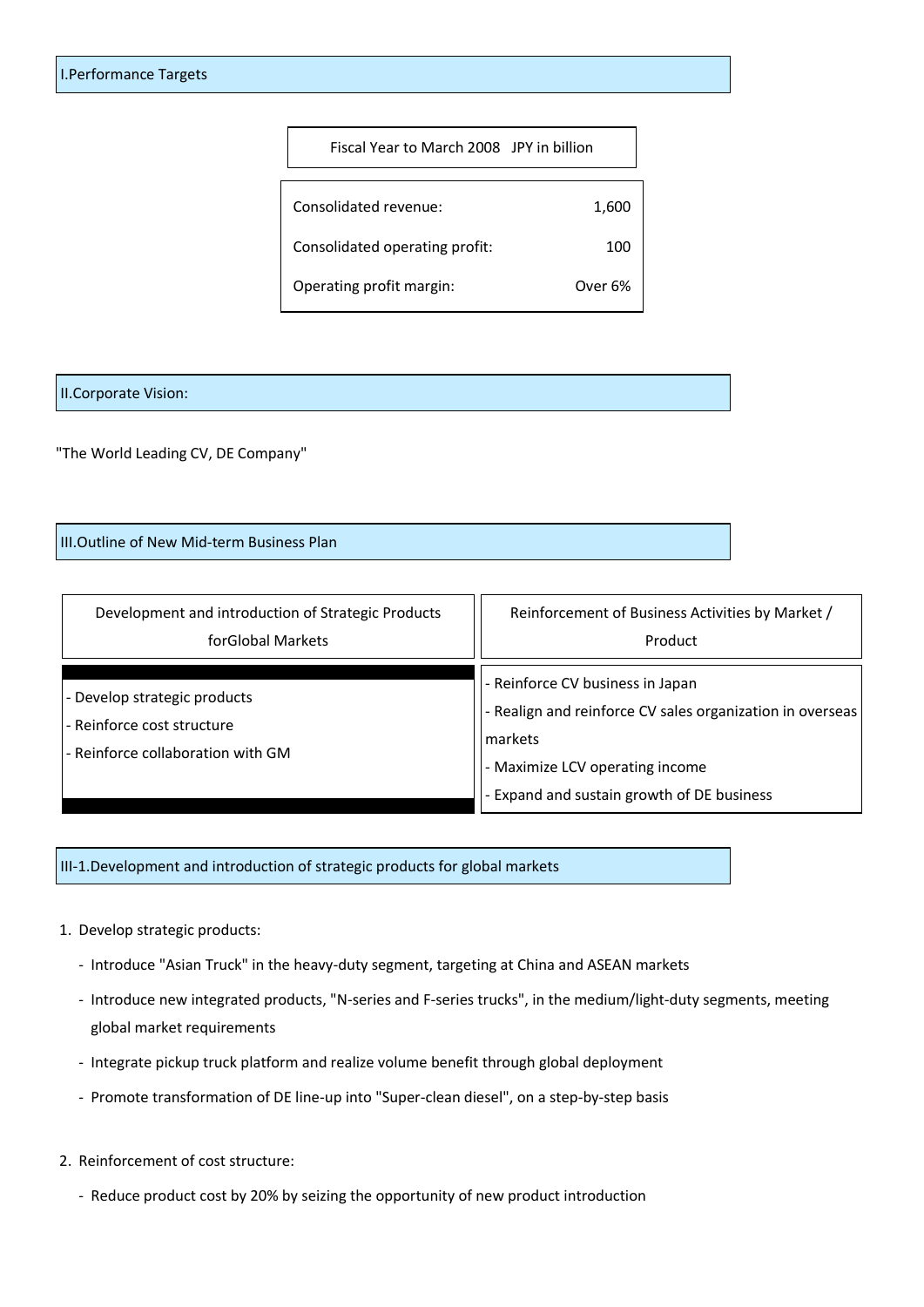- 3. Reinforce collaboration with General Motors
	- Isuzu, as a key player in the GM group, has begun the following strategic studies with GM, aimed at reinforcing collaboration through expansion of Isuzu's role in joint product development and manufacturing
	- Expand Isuzu CV business and use of Isuzu DE within GM Group
	- Jointly develop next generation LCV models for global market

III-2.Reinforcement of Business Activities by Market / Product

1. Reinforce CV business in Japan

Introducing new strategic products, and aim at CV No.1 in Japan

- New engine with superb economy for the GIGA, heavy-duty truck
- New medium/light-duty truck models built on integrated module
- Capture 30% heavy-duty truck market, and 40% light-duty truck market by boosting market efforts in week segment/region
- 2. Realign and reinforce CV sales organization in overseas markets

Realign/reinforce distribution function, and establish a 300,000-unit sales capabilities in overseas CV markets

- ASEAN: Realign distribution business in Indonesia, the key market for Isuzu, and reinforce service and after-market functions
- China: Expand sales channel and after-sales service network, while enhancing collaborative relationship with partner companies
- North America: Expand CV product lineup by leveraging No.1 position in LCF market and strong brand equity
- Over overseas markets: Aggressively enter into local sales businesses in key markets. Make speedy entry into untapped markets and develop future profit opportunities
- 3. Maximize LCV operating income
	- Maximize consolidated income, positioning pickup truck at the core
	- Integrate pickup truck platform for derivative products, and maximize sales volume on a global basis
	- Maximize operating efficiency through transfer of engineering functions to Thailand and consolidation of manufacturing / sourcing functions
- 4. Expand and sustain growth of DE businesses
	- Increase DE supply volume to GM Group
	- Expand DE business in China